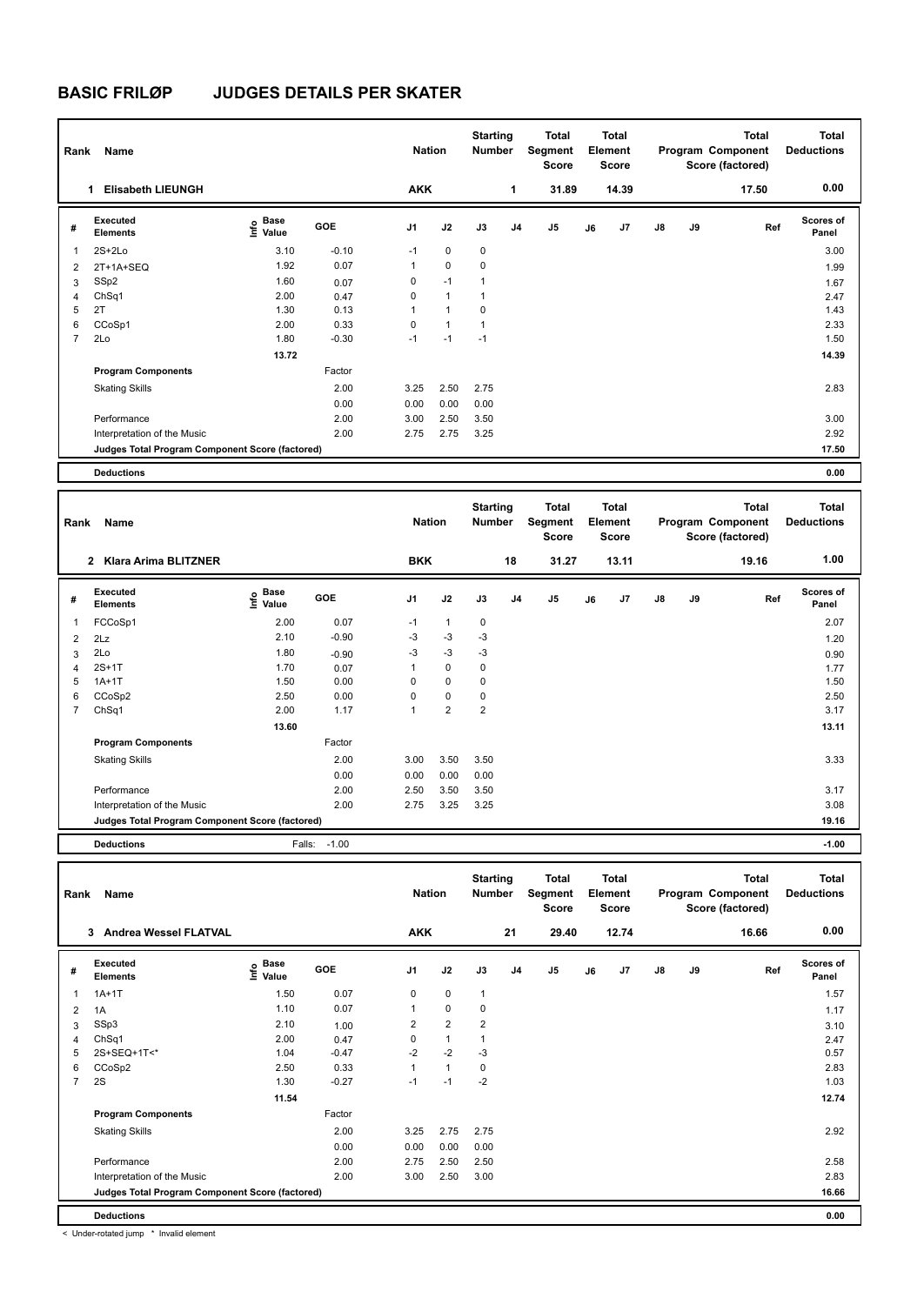| Rank           | Name                                            |                              |        | <b>Nation</b>  |              | <b>Starting</b><br><b>Number</b> |                | <b>Total</b><br>Segment<br><b>Score</b> |    | <b>Total</b><br>Element<br><b>Score</b> |               |    | Total<br>Program Component<br>Score (factored) | <b>Total</b><br><b>Deductions</b> |
|----------------|-------------------------------------------------|------------------------------|--------|----------------|--------------|----------------------------------|----------------|-----------------------------------------|----|-----------------------------------------|---------------|----|------------------------------------------------|-----------------------------------|
|                | 4 Ane Katrin LANGEN                             |                              |        | <b>TSK</b>     |              |                                  | 10             | 28.61                                   |    | 10.93                                   |               |    | 17.68                                          | 0.00                              |
| #              | Executed<br><b>Elements</b>                     | <b>Base</b><br>lnfo<br>Value | GOE    | J <sub>1</sub> | J2           | J3                               | J <sub>4</sub> | J <sub>5</sub>                          | J6 | J7                                      | $\mathsf{J}8$ | J9 | Ref                                            | <b>Scores of</b><br>Panel         |
| 1              | 1Lo                                             | 0.50                         | 0.00   | 0              | $\mathbf 0$  | $\mathbf 0$                      |                |                                         |    |                                         |               |    |                                                | 0.50                              |
| 2              | $1A+1T$                                         | 1.50                         | 0.07   | $\mathbf{1}$   | $\mathbf 0$  | 0                                |                |                                         |    |                                         |               |    |                                                | 1.57                              |
| 3              | CCoSp1                                          | 2.00                         | 0.33   | 0              | $\mathbf{1}$ | $\mathbf{1}$                     |                |                                         |    |                                         |               |    |                                                | 2.33                              |
| $\overline{4}$ | 1A                                              | 1.10                         | 0.00   | 0              | $\mathbf 0$  | 0                                |                |                                         |    |                                         |               |    |                                                | 1.10                              |
| 5              | $1F+1Lo$                                        | 1.00                         | 0.00   | 0              | $\mathbf 0$  | $\mathbf 0$                      |                |                                         |    |                                         |               |    |                                                | 1.00                              |
| 6              | ChSq1                                           | 2.00                         | 0.93   | 1              | $\mathbf{1}$ | $\overline{2}$                   |                |                                         |    |                                         |               |    |                                                | 2.93                              |
| $\overline{7}$ | LSp1                                            | 1.50                         | 0.00   | 0              | $\mathbf 0$  | 0                                |                |                                         |    |                                         |               |    |                                                | 1.50                              |
|                |                                                 | 9.60                         |        |                |              |                                  |                |                                         |    |                                         |               |    |                                                | 10.93                             |
|                | <b>Program Components</b>                       |                              | Factor |                |              |                                  |                |                                         |    |                                         |               |    |                                                |                                   |
|                | <b>Skating Skills</b>                           |                              | 2.00   | 2.50           | 2.25         | 2.75                             |                |                                         |    |                                         |               |    |                                                | 2.50                              |
|                |                                                 |                              | 0.00   | 0.00           | 0.00         | 0.00                             |                |                                         |    |                                         |               |    |                                                |                                   |
|                | Performance                                     |                              | 2.00   | 3.00           | 3.00         | 3.50                             |                |                                         |    |                                         |               |    |                                                | 3.17                              |
|                | Interpretation of the Music                     |                              | 2.00   | 3.25           | 2.75         | 3.50                             |                |                                         |    |                                         |               |    |                                                | 3.17                              |
|                | Judges Total Program Component Score (factored) |                              |        |                |              |                                  |                |                                         |    |                                         |               |    |                                                | 17.68                             |
|                | <b>Deductions</b>                               |                              |        |                |              |                                  |                |                                         |    |                                         |               |    |                                                | 0.00                              |

| Rank | Name                                            |                                           |         | <b>Nation</b>  |              | <b>Starting</b><br><b>Number</b> |                | <b>Total</b><br>Segment<br><b>Score</b> |    | <b>Total</b><br>Element<br>Score |               |    | <b>Total</b><br>Program Component<br>Score (factored) | <b>Total</b><br><b>Deductions</b> |
|------|-------------------------------------------------|-------------------------------------------|---------|----------------|--------------|----------------------------------|----------------|-----------------------------------------|----|----------------------------------|---------------|----|-------------------------------------------------------|-----------------------------------|
|      | <b>Malin Elisabeth NORMANN</b><br>5             |                                           |         | <b>SSK</b>     |              |                                  | 19             | 27.79                                   |    | 11.79                            |               |    | 16.00                                                 | 0.00                              |
| #    | <b>Executed</b><br><b>Elements</b>              | $\frac{e}{E}$ Base<br>$\frac{e}{E}$ Value | GOE     | J <sub>1</sub> | J2           | J3                               | J <sub>4</sub> | J <sub>5</sub>                          | J6 | J7                               | $\mathsf{J}8$ | J9 | Ref                                                   | Scores of<br>Panel                |
| 1    | 1A                                              | 1.10                                      | $-0.27$ | $-1$           | $-1$         | $-2$                             |                |                                         |    |                                  |               |    |                                                       | 0.83                              |
| 2    | 2Lo                                             | 1.80                                      | 0.00    | 0              | $\mathbf 0$  | 0                                |                |                                         |    |                                  |               |    |                                                       | 1.80                              |
| 3    | SSp3                                            | 2.10                                      | 0.33    | 1              | $\mathbf 0$  | 1                                |                |                                         |    |                                  |               |    |                                                       | 2.43                              |
| 4    | 1A                                              | 1.10                                      | $-0.07$ | $-1$           | $\mathbf 0$  | 0                                |                |                                         |    |                                  |               |    |                                                       | 1.03                              |
| 5    | Ch <sub>Sq1</sub>                               | 2.00                                      | 0.07    | $-1$           | $\mathbf{1}$ | 0                                |                |                                         |    |                                  |               |    |                                                       | 2.07                              |
| 6    | 2S                                              | 1.30                                      | $-0.07$ | $-1$           | 0            | 0                                |                |                                         |    |                                  |               |    |                                                       | 1.23                              |
| 7    | CCoSp2                                          | 2.50                                      | $-0.10$ | $-1$           | 0            | 0                                |                |                                         |    |                                  |               |    |                                                       | 2.40                              |
|      |                                                 | 11.90                                     |         |                |              |                                  |                |                                         |    |                                  |               |    |                                                       | 11.79                             |
|      | <b>Program Components</b>                       |                                           | Factor  |                |              |                                  |                |                                         |    |                                  |               |    |                                                       |                                   |
|      | <b>Skating Skills</b>                           |                                           | 2.00    | 2.75           | 2.75         | 2.75                             |                |                                         |    |                                  |               |    |                                                       | 2.75                              |
|      |                                                 |                                           | 0.00    | 0.00           | 0.00         | 0.00                             |                |                                         |    |                                  |               |    |                                                       |                                   |
|      | Performance                                     |                                           | 2.00    | 3.00           | 2.50         | 2.50                             |                |                                         |    |                                  |               |    |                                                       | 2.67                              |
|      | Interpretation of the Music                     |                                           | 2.00    | 2.50           | 2.25         | 3.00                             |                |                                         |    |                                  |               |    |                                                       | 2.58                              |
|      | Judges Total Program Component Score (factored) |                                           |         |                |              |                                  |                |                                         |    |                                  |               |    |                                                       | 16.00                             |
|      |                                                 |                                           |         |                |              |                                  |                |                                         |    |                                  |               |    |                                                       |                                   |

**Deductions 0.00**

| Rank           | Name                                            |      |                      |            | <b>Nation</b>  |                | <b>Starting</b><br><b>Number</b> |                | <b>Total</b><br>Segment<br><b>Score</b> |    | <b>Total</b><br>Element<br>Score |               |    | <b>Total</b><br>Program Component<br>Score (factored) | <b>Total</b><br><b>Deductions</b> |
|----------------|-------------------------------------------------|------|----------------------|------------|----------------|----------------|----------------------------------|----------------|-----------------------------------------|----|----------------------------------|---------------|----|-------------------------------------------------------|-----------------------------------|
|                | <b>Birgitte BORTNE</b><br>6                     |      |                      |            | <b>BKK</b>     |                |                                  | $\mathbf{2}$   | 26.29                                   |    | 11.13                            |               |    | 15.16                                                 | 0.00                              |
| #              | Executed<br><b>Elements</b>                     | ١nf٥ | <b>Base</b><br>Value | <b>GOE</b> | J <sub>1</sub> | J2             | J3                               | J <sub>4</sub> | J5                                      | J6 | J7                               | $\mathsf{J}8$ | J9 | Ref                                                   | <b>Scores of</b><br>Panel         |
| $\overline{1}$ | 1Lz                                             |      | 0.60                 | $-0.30$    | $-3$           | $-3$           | $-3$                             |                |                                         |    |                                  |               |    |                                                       | 0.30                              |
| 2              | $2S+2T$                                         |      | 2.60                 | $-0.40$    | $-2$           | $-2$           | $-2$                             |                |                                         |    |                                  |               |    |                                                       | 2.20                              |
| 3              | CCoSpB                                          |      | 1.70                 | $-0.20$    | 0              | $-1$           | $-1$                             |                |                                         |    |                                  |               |    |                                                       | 1.50                              |
| $\overline{4}$ | ChSq1                                           |      | 2.00                 | 0.23       | 0              | $\mathbf 0$    | 1                                |                |                                         |    |                                  |               |    |                                                       | 2.23                              |
| 5              | 2F                                              |      | 1.90                 | $-0.20$    | $-1$           | 0              | $-1$                             |                |                                         |    |                                  |               |    |                                                       | 1.70                              |
| 6              | 1A                                              |      | 1.10                 | $-0.47$    | $-2$           | $-2$           | $-3$                             |                |                                         |    |                                  |               |    |                                                       | 0.63                              |
| $\overline{7}$ | LSp2                                            |      | 1.90                 | 0.67       | 0              | $\overline{2}$ | $\overline{2}$                   |                |                                         |    |                                  |               |    |                                                       | 2.57                              |
|                |                                                 |      | 11.80                |            |                |                |                                  |                |                                         |    |                                  |               |    |                                                       | 11.13                             |
|                | <b>Program Components</b>                       |      |                      | Factor     |                |                |                                  |                |                                         |    |                                  |               |    |                                                       |                                   |
|                | <b>Skating Skills</b>                           |      |                      | 2.00       | 2.50           | 2.75           | 3.00                             |                |                                         |    |                                  |               |    |                                                       | 2.75                              |
|                |                                                 |      |                      | 0.00       | 0.00           | 0.00           | 0.00                             |                |                                         |    |                                  |               |    |                                                       |                                   |
|                | Performance                                     |      |                      | 2.00       | 2.25           | 2.50           | 2.75                             |                |                                         |    |                                  |               |    |                                                       | 2.50                              |
|                | Interpretation of the Music                     |      |                      | 2.00       | 2.25           | 2.25           | 2.50                             |                |                                         |    |                                  |               |    |                                                       | 2.33                              |
|                | Judges Total Program Component Score (factored) |      |                      |            |                |                |                                  |                |                                         |    |                                  |               |    |                                                       | 15.16                             |
|                | <b>Deductions</b>                               |      |                      |            |                |                |                                  |                |                                         |    |                                  |               |    |                                                       | 0.00                              |

! Not clear edge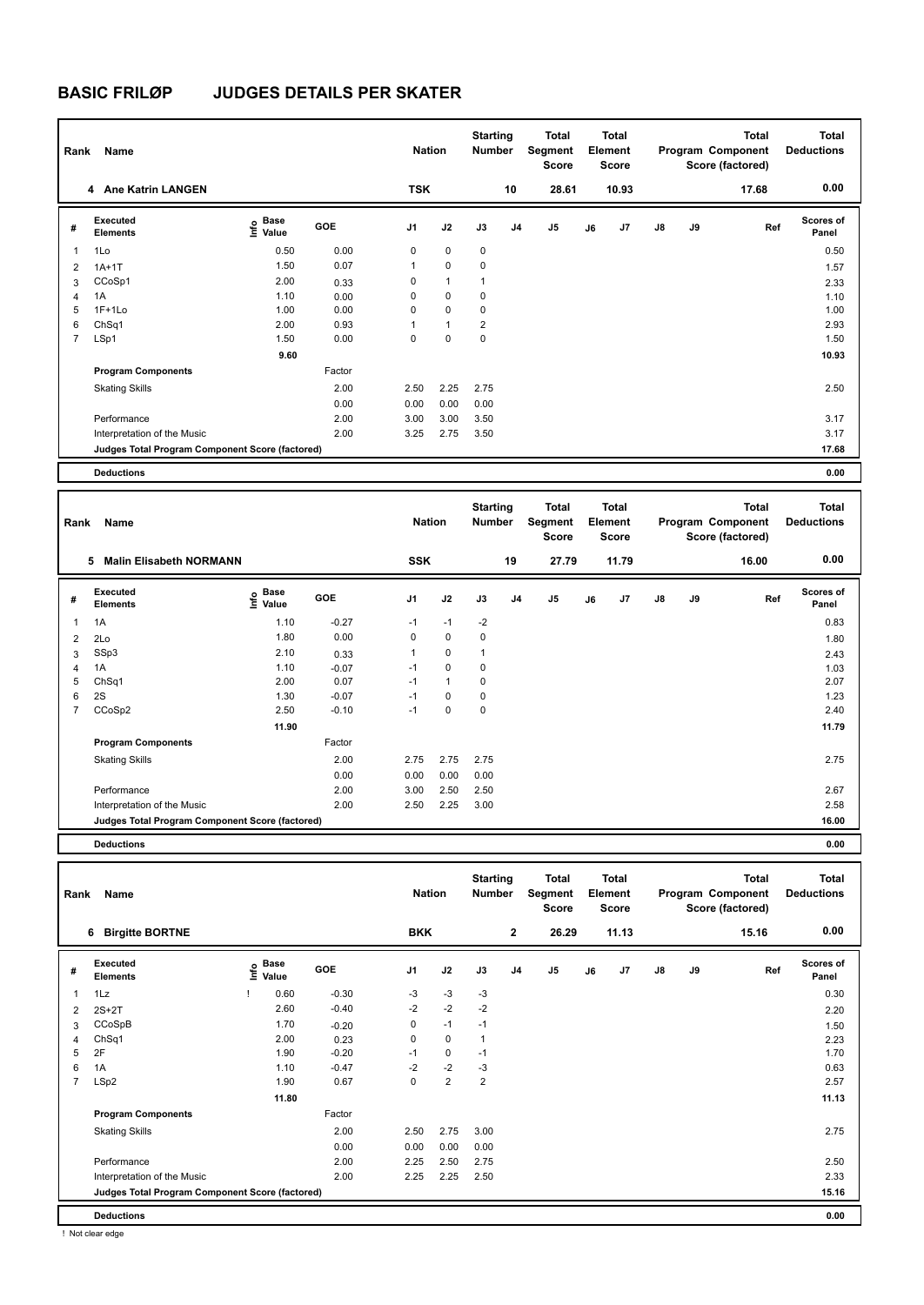| Rank           | Name                                            |                                  |            | <b>Nation</b>  |             | <b>Starting</b><br><b>Number</b> |                | Total<br>Segment<br><b>Score</b> |    | Total<br>Element<br><b>Score</b> |               |    | <b>Total</b><br>Program Component<br>Score (factored) | <b>Total</b><br><b>Deductions</b> |
|----------------|-------------------------------------------------|----------------------------------|------------|----------------|-------------|----------------------------------|----------------|----------------------------------|----|----------------------------------|---------------|----|-------------------------------------------------------|-----------------------------------|
|                | <b>Malene TOSKA HALVORSEN</b><br>7              |                                  |            | LIL            |             |                                  | 7              | 25.24                            |    | 9.90                             |               |    | 15.84                                                 | 0.50                              |
| #              | Executed<br><b>Elements</b>                     | <b>Base</b><br>e Base<br>⊆ Value | <b>GOE</b> | J <sub>1</sub> | J2          | J3                               | J <sub>4</sub> | J5                               | J6 | J <sub>7</sub>                   | $\mathsf{J}8$ | J9 | Ref                                                   | Scores of<br>Panel                |
| 1              | 2S                                              | 1.30                             | $-0.60$    | $-3$           | $-3$        | $-3$                             |                |                                  |    |                                  |               |    |                                                       | 0.70                              |
| $\overline{2}$ | $1A+2T$                                         | 2.40                             | $-0.40$    | $-2$           | $-2$        | $-2$                             |                |                                  |    |                                  |               |    |                                                       | 2.00                              |
| 3              | CCoSpBV                                         | 1.50                             | 0.00       | 0              | $\mathbf 0$ | $\mathbf 0$                      |                |                                  |    |                                  |               |    |                                                       | 1.50                              |
| $\overline{4}$ | ChSq1                                           | 2.00                             | 0.07       | 0              | $-1$        | $\mathbf{1}$                     |                |                                  |    |                                  |               |    |                                                       | 2.07                              |
| 5              | 1A                                              | 1.10                             | $-0.07$    | $-1$           | $\mathbf 0$ | $\mathbf 0$                      |                |                                  |    |                                  |               |    |                                                       | 1.03                              |
| 6              | $1F+1Lo$                                        | 1.00                             | 0.00       | 0              | 0           | 0                                |                |                                  |    |                                  |               |    |                                                       | 1.00                              |
| $\overline{7}$ | SSp2                                            | 1.60                             | 0.00       | 0              | $\mathbf 0$ | 0                                |                |                                  |    |                                  |               |    |                                                       | 1.60                              |
|                |                                                 | 10.90                            |            |                |             |                                  |                |                                  |    |                                  |               |    |                                                       | 9.90                              |
|                | <b>Program Components</b>                       |                                  | Factor     |                |             |                                  |                |                                  |    |                                  |               |    |                                                       |                                   |
|                | <b>Skating Skills</b>                           |                                  | 2.00       | 2.00           | 2.25        | 2.25                             |                |                                  |    |                                  |               |    |                                                       | 2.17                              |
|                |                                                 |                                  | 0.00       | 0.00           | 0.00        | 0.00                             |                |                                  |    |                                  |               |    |                                                       |                                   |
|                | Performance                                     |                                  | 2.00       | 2.75           | 2.75        | 3.25                             |                |                                  |    |                                  |               |    |                                                       | 2.92                              |
|                | Interpretation of the Music                     |                                  | 2.00       | 2.50           | 2.50        | 3.50                             |                |                                  |    |                                  |               |    |                                                       | 2.83                              |
|                | Judges Total Program Component Score (factored) |                                  |            |                |             |                                  |                |                                  |    |                                  |               |    |                                                       | 15.84                             |
|                | <b>Deductions</b>                               | Falls:                           | $-0.50$    |                |             |                                  |                |                                  |    |                                  |               |    |                                                       | $-0.50$                           |

| Rank                     | Name                                            |                                  |         | <b>Nation</b>  |             | <b>Starting</b><br>Number |                | <b>Total</b><br>Segment<br><b>Score</b> |    | <b>Total</b><br>Element<br><b>Score</b> |               |    | <b>Total</b><br>Program Component<br>Score (factored) | <b>Total</b><br><b>Deductions</b> |
|--------------------------|-------------------------------------------------|----------------------------------|---------|----------------|-------------|---------------------------|----------------|-----------------------------------------|----|-----------------------------------------|---------------|----|-------------------------------------------------------|-----------------------------------|
|                          | <b>Victoria SYNSTAD</b><br>8                    |                                  |         | HIL            |             |                           | 16             | 24.01                                   |    | 11.33                                   |               |    | 14.68                                                 | 2.00                              |
| #                        | Executed<br><b>Elements</b>                     | <b>Base</b><br>o Base<br>⊆ Value | GOE     | J <sub>1</sub> | J2          | J3                        | J <sub>4</sub> | J5                                      | J6 | J <sub>7</sub>                          | $\mathsf{J}8$ | J9 | Ref                                                   | Scores of<br>Panel                |
| $\overline{\phantom{a}}$ | $1A+2T$                                         | 2.40                             | $-0.53$ | $-3$           | $-3$        | $-2$                      |                |                                         |    |                                         |               |    |                                                       | 1.87                              |
| 2                        | $1F+2T$                                         | 1.80                             | $-0.27$ | $-2$           | $-1$        | $-1$                      |                |                                         |    |                                         |               |    |                                                       | 1.53                              |
| 3                        | 2Lo                                             | 1.80                             | $-0.90$ | $-3$           | $-3$        | $-3$                      |                |                                         |    |                                         |               |    |                                                       | 0.90                              |
| 4                        | 2S                                              | 1.30                             | 0.07    | 0              | 0           | $\mathbf{1}$              |                |                                         |    |                                         |               |    |                                                       | 1.37                              |
| 5                        | CCoSp1                                          | 2.00                             | $-0.10$ | $\mathbf 0$    | $-1$        | 0                         |                |                                         |    |                                         |               |    |                                                       | 1.90                              |
| 6                        | ChSq1                                           | 2.00                             | $-0.17$ | $-1$           | $\mathbf 0$ | 0                         |                |                                         |    |                                         |               |    |                                                       | 1.83                              |
| $\overline{7}$           | SSp2                                            | 1.60                             | 0.33    | 1              | $\pmb{0}$   | $\mathbf{1}$              |                |                                         |    |                                         |               |    |                                                       | 1.93                              |
|                          |                                                 | 12.90                            |         |                |             |                           |                |                                         |    |                                         |               |    |                                                       | 11.33                             |
|                          | <b>Program Components</b>                       |                                  | Factor  |                |             |                           |                |                                         |    |                                         |               |    |                                                       |                                   |
|                          | <b>Skating Skills</b>                           |                                  | 2.00    | 2.25           | 2.75        | 3.00                      |                |                                         |    |                                         |               |    |                                                       | 2.67                              |
|                          |                                                 |                                  | 0.00    | 0.00           | 0.00        | 0.00                      |                |                                         |    |                                         |               |    |                                                       |                                   |
|                          | Performance                                     |                                  | 2.00    | 2.00           | 2.75        | 2.50                      |                |                                         |    |                                         |               |    |                                                       | 2.42                              |
|                          | Interpretation of the Music                     |                                  | 2.00    | 1.50           | 2.50        | 2.75                      |                |                                         |    |                                         |               |    |                                                       | 2.25                              |
|                          | Judges Total Program Component Score (factored) |                                  |         |                |             |                           |                |                                         |    |                                         |               |    |                                                       | 14.68                             |
|                          | <b>Deductions</b>                               | Falls:                           | $-1.00$ |                |             |                           | Late start:    | $-1.00$                                 |    |                                         |               |    |                                                       | $-2.00$                           |

| Rank           | Name                                            |                             |         | <b>Nation</b>  |              | <b>Starting</b><br><b>Number</b> |                | <b>Total</b><br>Segment<br><b>Score</b> |    | <b>Total</b><br>Element<br><b>Score</b> |    |    | <b>Total</b><br>Program Component<br>Score (factored) | <b>Total</b><br><b>Deductions</b> |
|----------------|-------------------------------------------------|-----------------------------|---------|----------------|--------------|----------------------------------|----------------|-----------------------------------------|----|-----------------------------------------|----|----|-------------------------------------------------------|-----------------------------------|
|                | <b>Kristin KROGH MEHAMMER</b><br>9              |                             |         | <b>BKK</b>     |              |                                  | 17             | 23.89                                   |    | 9.73                                    |    |    | 14.66                                                 | 0.50                              |
| #              | <b>Executed</b><br><b>Elements</b>              | Base<br>$\frac{6}{5}$ Value | GOE     | J <sub>1</sub> | J2           | J3                               | J <sub>4</sub> | J <sub>5</sub>                          | J6 | J <sub>7</sub>                          | J8 | J9 | Ref                                                   | <b>Scores of</b><br>Panel         |
| 1              | 2Lo                                             | 1.80                        | $-0.90$ | $-3$           | $-3$         | $-3$                             |                |                                         |    |                                         |    |    |                                                       | 0.90                              |
| 2              | 1A                                              | 1.10                        | $-0.40$ | $-2$           | $-2$         | $-2$                             |                |                                         |    |                                         |    |    |                                                       | 0.70                              |
| 3              | $2S+1T$                                         | 1.70                        | $-0.07$ | 0              | $\mathbf 0$  | $-1$                             |                |                                         |    |                                         |    |    |                                                       | 1.63                              |
| 4              | CCoSp2V                                         | 2.00                        | $-0.30$ | $-2$           | $-1$         | 0                                |                |                                         |    |                                         |    |    |                                                       | 1.70                              |
| 5              | ChSq1                                           | 2.00                        | 0.47    | 0              | $\mathbf{1}$ | 1                                |                |                                         |    |                                         |    |    |                                                       | 2.47                              |
| 6              | 2S                                              | 1.30                        | $-0.07$ | $-1$           | $\mathbf 0$  | 0                                |                |                                         |    |                                         |    |    |                                                       | 1.23                              |
| $\overline{7}$ | SSpB                                            | 1.10                        | 0.00    | 0              | $\mathbf 0$  | 0                                |                |                                         |    |                                         |    |    |                                                       | 1.10                              |
|                |                                                 | 11.00                       |         |                |              |                                  |                |                                         |    |                                         |    |    |                                                       | 9.73                              |
|                | <b>Program Components</b>                       |                             | Factor  |                |              |                                  |                |                                         |    |                                         |    |    |                                                       |                                   |
|                | <b>Skating Skills</b>                           |                             | 2.00    | 2.25           | 2.25         | 2.50                             |                |                                         |    |                                         |    |    |                                                       | 2.33                              |
|                |                                                 |                             | 0.00    | 0.00           | 0.00         | 0.00                             |                |                                         |    |                                         |    |    |                                                       |                                   |
|                | Performance                                     |                             | 2.00    | 3.00           | 2.25         | 2.25                             |                |                                         |    |                                         |    |    |                                                       | 2.50                              |
|                | Interpretation of the Music                     |                             | 2.00    | 2.75           | 2.00         | 2.75                             |                |                                         |    |                                         |    |    |                                                       | 2.50                              |
|                | Judges Total Program Component Score (factored) |                             |         |                |              |                                  |                |                                         |    |                                         |    |    |                                                       | 14.66                             |
|                | <b>Deductions</b>                               | Falls:                      | $-0.50$ |                |              |                                  |                |                                         |    |                                         |    |    |                                                       | $-0.50$                           |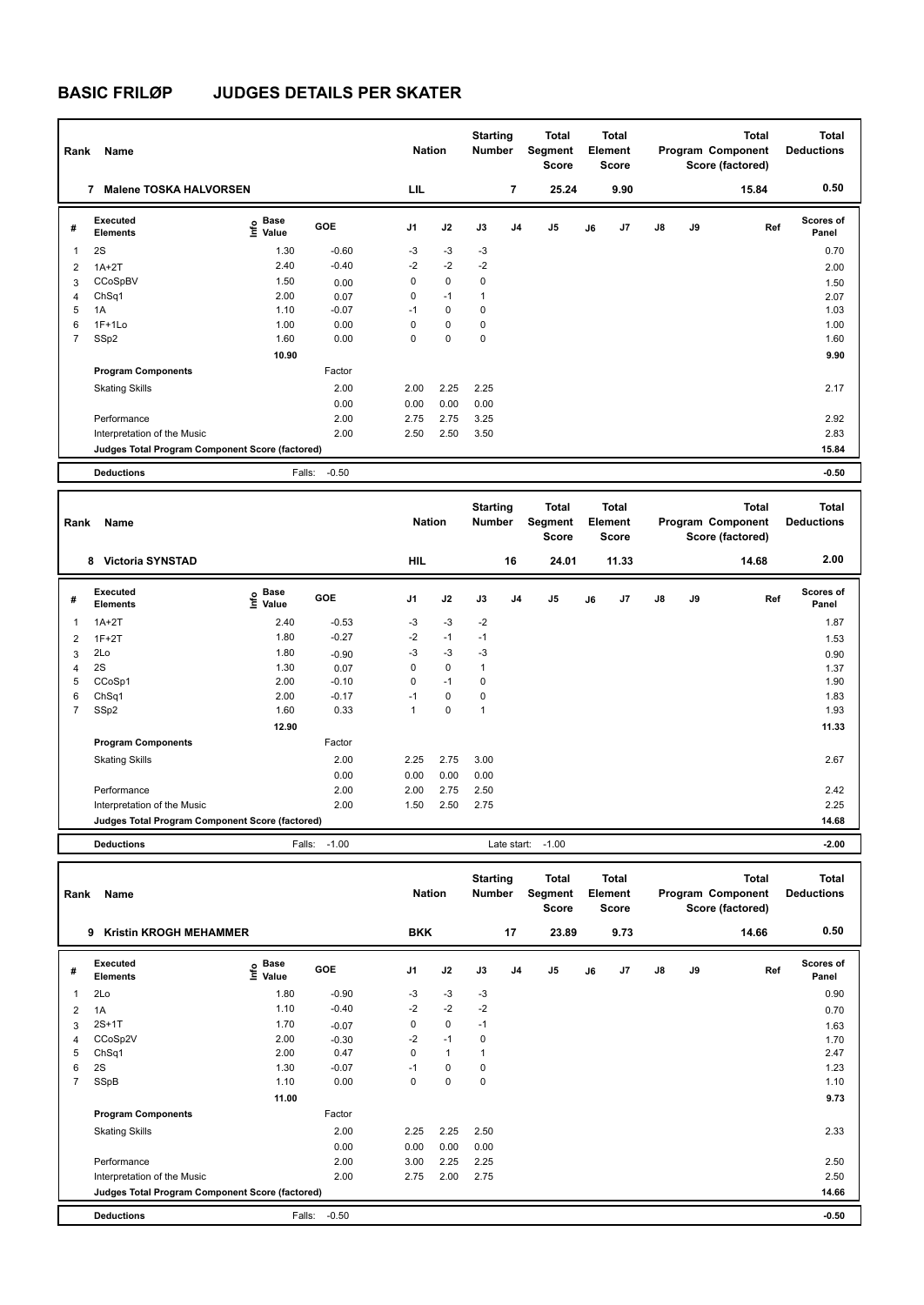| Rank           | Name                                            |                                             |            | <b>Nation</b>  |              | <b>Starting</b><br><b>Number</b> |                | <b>Total</b><br>Segment<br><b>Score</b> |    | <b>Total</b><br>Element<br><b>Score</b> |               |    | Total<br>Program Component<br>Score (factored) | <b>Total</b><br><b>Deductions</b> |
|----------------|-------------------------------------------------|---------------------------------------------|------------|----------------|--------------|----------------------------------|----------------|-----------------------------------------|----|-----------------------------------------|---------------|----|------------------------------------------------|-----------------------------------|
|                | <b>Christine OKSVANG</b><br>10                  |                                             |            | <b>RKK</b>     |              |                                  | 12             | 22.05                                   |    | 7.87                                    |               |    | 14.68                                          | 0.50                              |
| #              | Executed<br><b>Elements</b>                     | <b>Base</b><br>e <sup>Base</sup><br>⊆ Value | <b>GOE</b> | J <sub>1</sub> | J2           | J3                               | J <sub>4</sub> | J <sub>5</sub>                          | J6 | J7                                      | $\mathsf{J}8$ | J9 | Ref                                            | Scores of<br>Panel                |
| 1              | 1A                                              | 1.10                                        | 0.20       | $\mathbf{1}$   | $\mathbf{1}$ | $\mathbf{1}$                     |                |                                         |    |                                         |               |    |                                                | 1.30                              |
| $\overline{2}$ | $2S+1T$                                         | 1.70                                        | $-0.13$    | $-1$           | $\mathbf 0$  | $-1$                             |                |                                         |    |                                         |               |    |                                                | 1.57                              |
| 3              | CoSpBV                                          | 1.10                                        | $-0.40$    | $-2$           | $\mathbf 0$  | $-2$                             |                |                                         |    |                                         |               |    |                                                | 0.70                              |
| 4              | $1A+1Lo$                                        | 1.60                                        | 0.00       | 0              | 0            | 0                                |                |                                         |    |                                         |               |    |                                                | 1.60                              |
| 5              | ChSq1                                           | 2.00                                        | $-1.17$    | $-3$           | $-2$         | $-2$                             |                |                                         |    |                                         |               |    |                                                | 0.83                              |
| 6              | 1F                                              | 0.50                                        | 0.07       | 1              | $\mathbf 0$  | 0                                |                |                                         |    |                                         |               |    |                                                | 0.57                              |
| $\overline{7}$ | SSp1                                            | 1.30                                        | 0.00       | 0              | 0            | 0                                |                |                                         |    |                                         |               |    |                                                | 1.30                              |
|                |                                                 | 9.30                                        |            |                |              |                                  |                |                                         |    |                                         |               |    |                                                | 7.87                              |
|                | <b>Program Components</b>                       |                                             | Factor     |                |              |                                  |                |                                         |    |                                         |               |    |                                                |                                   |
|                | <b>Skating Skills</b>                           |                                             | 2.00       | 2.50           | 2.75         | 2.75                             |                |                                         |    |                                         |               |    |                                                | 2.67                              |
|                |                                                 |                                             | 0.00       | 0.00           | 0.00         | 0.00                             |                |                                         |    |                                         |               |    |                                                |                                   |
|                | Performance                                     |                                             | 2.00       | 2.75           | 2.50         | 2.00                             |                |                                         |    |                                         |               |    |                                                | 2.42                              |
|                | Interpretation of the Music                     |                                             | 2.00       | 2.25           | 2.25         | 2.25                             |                |                                         |    |                                         |               |    |                                                | 2.25                              |
|                | Judges Total Program Component Score (factored) |                                             |            |                |              |                                  |                |                                         |    |                                         |               |    |                                                | 14.68                             |
|                | <b>Deductions</b>                               | Falls:                                      | $-0.50$    |                |              |                                  |                |                                         |    |                                         |               |    |                                                | $-0.50$                           |

| Rank           | Name                                            |                                  |            | <b>Nation</b>  |              | <b>Starting</b><br><b>Number</b> |                | <b>Total</b><br>Segment<br><b>Score</b> |    | <b>Total</b><br>Element<br><b>Score</b> |    |    | <b>Total</b><br>Program Component<br>Score (factored) | Total<br><b>Deductions</b> |
|----------------|-------------------------------------------------|----------------------------------|------------|----------------|--------------|----------------------------------|----------------|-----------------------------------------|----|-----------------------------------------|----|----|-------------------------------------------------------|----------------------------|
|                | <b>Marte HAMMERSMARK</b><br>11                  |                                  |            | LIL            |              |                                  | 8              | 21.47                                   |    | 7.47                                    |    |    | 14.00                                                 | 0.00                       |
| #              | Executed<br><b>Elements</b>                     | <b>Base</b><br>e Base<br>⊆ Value | <b>GOE</b> | J <sub>1</sub> | J2           | J3                               | J <sub>4</sub> | J <sub>5</sub>                          | J6 | J7                                      | J8 | J9 | Ref                                                   | <b>Scores of</b><br>Panel  |
|                | 1A<+1Lo<<                                       | 0.80                             | $-0.60$    | $-3$           | $-3$         | $-3$                             |                |                                         |    |                                         |    |    |                                                       | 0.20                       |
| $\overline{2}$ | 1A<                                             | 0.80                             | $-0.53$    | $-2$           | $-3$         | $-3$                             |                |                                         |    |                                         |    |    |                                                       | 0.27                       |
| 3              | CCoSp2                                          | 2.50                             | 0.33       | 0              | $\mathbf{1}$ | $\mathbf{1}$                     |                |                                         |    |                                         |    |    |                                                       | 2.83                       |
| $\overline{4}$ | 1Lz                                             | 0.60                             | 0.00       | 0              | $\mathbf 0$  | 0                                |                |                                         |    |                                         |    |    |                                                       | 0.60                       |
| 5              | LSpB                                            | 1.20                             | $-0.50$    | $-2$           | $-1$         | $-2$                             |                |                                         |    |                                         |    |    |                                                       | 0.70                       |
| 6              | ChSq1                                           | 2.00                             | $-0.10$    | 0              | $-2$         | $\mathbf{1}$                     |                |                                         |    |                                         |    |    |                                                       | 1.90                       |
| 7              | $1F+1Lo$                                        | 1.00                             | $-0.03$    | 0              | $\mathbf 0$  | $-1$                             |                |                                         |    |                                         |    |    |                                                       | 0.97                       |
|                |                                                 | 8.90                             |            |                |              |                                  |                |                                         |    |                                         |    |    |                                                       | 7.47                       |
|                | <b>Program Components</b>                       |                                  | Factor     |                |              |                                  |                |                                         |    |                                         |    |    |                                                       |                            |
|                | <b>Skating Skills</b>                           |                                  | 2.00       | 1.75           | 2.25         | 2.25                             |                |                                         |    |                                         |    |    |                                                       | 2.08                       |
|                |                                                 |                                  | 0.00       | 0.00           | 0.00         | 0.00                             |                |                                         |    |                                         |    |    |                                                       |                            |
|                | Performance                                     |                                  | 2.00       | 2.25           | 2.25         | 2.75                             |                |                                         |    |                                         |    |    |                                                       | 2.42                       |
|                | Interpretation of the Music                     |                                  | 2.00       | 2.25           | 2.25         | 3.00                             |                |                                         |    |                                         |    |    |                                                       | 2.50                       |
|                | Judges Total Program Component Score (factored) |                                  |            |                |              |                                  |                |                                         |    |                                         |    |    |                                                       | 14.00                      |
|                | <b>Deductions</b>                               |                                  |            |                |              |                                  |                |                                         |    |                                         |    |    |                                                       | 0.00                       |

< Under-rotated jump << Downgraded jump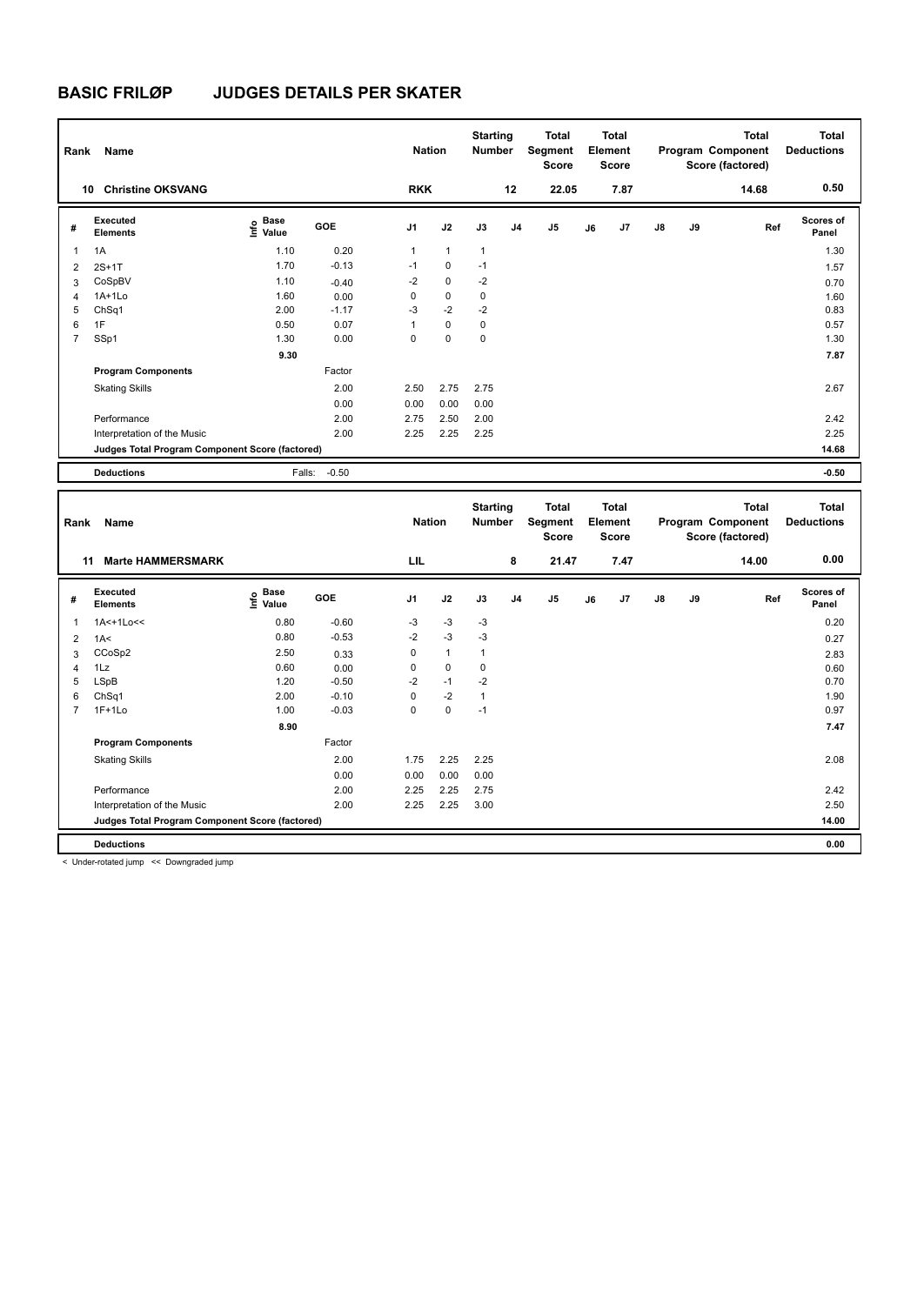| Rank           | Name                                            |                       |         | <b>Nation</b>  |             | <b>Starting</b><br><b>Number</b> |                | <b>Total</b><br>Segment<br><b>Score</b> |    | <b>Total</b><br>Element<br><b>Score</b> |               |    | <b>Total</b><br>Program Component<br>Score (factored) | <b>Total</b><br><b>Deductions</b> |
|----------------|-------------------------------------------------|-----------------------|---------|----------------|-------------|----------------------------------|----------------|-----------------------------------------|----|-----------------------------------------|---------------|----|-------------------------------------------------------|-----------------------------------|
| 12             | Ella Sofia ROLL-LUND                            |                       |         | <b>OSK</b>     |             |                                  | 15             | 20.25                                   |    | 8.27                                    |               |    | 11.98                                                 | 0.00                              |
| #              | Executed<br><b>Elements</b>                     | Base<br>lnfo<br>Value | GOE     | J <sub>1</sub> | J2          | J3                               | J <sub>4</sub> | J <sub>5</sub>                          | J6 | J7                                      | $\mathsf{J}8$ | J9 | Ref                                                   | <b>Scores of</b><br>Panel         |
|                | 2S                                              | 1.30                  | $-0.40$ | $-2$           | $-2$        | $-2$                             |                |                                         |    |                                         |               |    |                                                       | 0.90                              |
| 2              | 1A<<                                            | 0.00                  | 0.00    | ٠              | ٠           | $\overline{\phantom{a}}$         |                |                                         |    |                                         |               |    |                                                       | 0.00                              |
| 3              | CoSp2V                                          | 1.50                  | 0.00    | 0              | $\mathbf 0$ | 0                                |                |                                         |    |                                         |               |    |                                                       | 1.50                              |
| 4              | ChSq1                                           | 2.00                  | $-0.33$ | $-1$           | $-1$        | 0                                |                |                                         |    |                                         |               |    |                                                       | 1.67                              |
| 5              | 1Lz+1Lo                                         | 1.10                  | 0.00    | 0              | $\mathbf 0$ | 0                                |                |                                         |    |                                         |               |    |                                                       | 1.10                              |
| 6              | $1F+1T$                                         | 0.90                  | 0.00    | 0              | $\mathbf 0$ | 0                                |                |                                         |    |                                         |               |    |                                                       | 0.90                              |
| $\overline{7}$ | CCoSp2                                          | 2.50                  | $-0.30$ | $-1$           | $-1$        | $-1$                             |                |                                         |    |                                         |               |    |                                                       | 2.20                              |
|                |                                                 | 9.30                  |         |                |             |                                  |                |                                         |    |                                         |               |    |                                                       | 8.27                              |
|                | <b>Program Components</b>                       |                       | Factor  |                |             |                                  |                |                                         |    |                                         |               |    |                                                       |                                   |
|                | <b>Skating Skills</b>                           |                       | 2.00    | 2.50           | 2.00        | 2.50                             |                |                                         |    |                                         |               |    |                                                       | 2.33                              |
|                |                                                 |                       | 0.00    | 0.00           | 0.00        | 0.00                             |                |                                         |    |                                         |               |    |                                                       |                                   |
|                | Performance                                     |                       | 2.00    | 2.25           | 1.25        | 2.00                             |                |                                         |    |                                         |               |    |                                                       | 1.83                              |
|                | Interpretation of the Music                     |                       | 2.00    | 2.25           | 1.50        | 1.75                             |                |                                         |    |                                         |               |    |                                                       | 1.83                              |
|                | Judges Total Program Component Score (factored) |                       |         |                |             |                                  |                |                                         |    |                                         |               |    |                                                       | 11.98                             |
|                | <b>Deductions</b>                               |                       |         |                |             |                                  |                |                                         |    |                                         |               |    |                                                       | 0.00                              |

| Rank           | Name                                            |                              |            | <b>Nation</b>  |                | <b>Starting</b><br><b>Number</b> |                | Total<br>Segment<br>Score |    | <b>Total</b><br>Element<br><b>Score</b> |    |    | <b>Total</b><br>Program Component<br>Score (factored) | <b>Total</b><br><b>Deductions</b> |
|----------------|-------------------------------------------------|------------------------------|------------|----------------|----------------|----------------------------------|----------------|---------------------------|----|-----------------------------------------|----|----|-------------------------------------------------------|-----------------------------------|
|                | <b>Aurora HEYERDAHL</b><br>13                   |                              |            | <b>AKK</b>     |                |                                  | 13             | 19.98                     |    | 9.16                                    |    |    | 11.32                                                 | 0.50                              |
| #              | Executed<br><b>Elements</b>                     | <b>Base</b><br>Info<br>Value | <b>GOE</b> | J <sub>1</sub> | J2             | J3                               | J <sub>4</sub> | J <sub>5</sub>            | J6 | J7                                      | J8 | J9 | Ref                                                   | <b>Scores of</b><br>Panel         |
| 1              | 2S                                              | 1.30                         | $-0.60$    | $-3$           | $-3$           | $-3$                             |                |                           |    |                                         |    |    |                                                       | 0.70                              |
| 2              | $1A+1T$                                         | 1.50                         | 0.00       | $\mathbf 0$    | 0              | 0                                |                |                           |    |                                         |    |    |                                                       | 1.50                              |
| 3              | SSp2                                            | 1.60                         | 0.67       | $\overline{1}$ | $\overline{2}$ | 1                                |                |                           |    |                                         |    |    |                                                       | 2.27                              |
| 4              | 2S                                              | 1.30                         | $-0.27$    | $-1$           | $-1$           | $-2$                             |                |                           |    |                                         |    |    |                                                       | 1.03                              |
| 5              | ChSq1                                           | 2.00                         | $-0.17$    | 0              | 0              | $-1$                             |                |                           |    |                                         |    |    |                                                       | 1.83                              |
| 6              | 1A                                              | 1.10                         | $-0.07$    | 0              | 0              | $-1$                             |                |                           |    |                                         |    |    |                                                       | 1.03                              |
| $\overline{7}$ | CSp1                                            | 1.40                         | $-0.60$    | $-2$           | $-2$           | $-2$                             |                |                           |    |                                         |    |    |                                                       | 0.80                              |
|                |                                                 | 10.20                        |            |                |                |                                  |                |                           |    |                                         |    |    |                                                       | 9.16                              |
|                | <b>Program Components</b>                       |                              | Factor     |                |                |                                  |                |                           |    |                                         |    |    |                                                       |                                   |
|                | <b>Skating Skills</b>                           |                              | 2.00       | 2.25           | 2.25           | 1.75                             |                |                           |    |                                         |    |    |                                                       | 2.08                              |
|                |                                                 |                              | 0.00       | 0.00           | 0.00           | 0.00                             |                |                           |    |                                         |    |    |                                                       |                                   |
|                | Performance                                     |                              | 2.00       | 2.25           | 1.75           | 1.50                             |                |                           |    |                                         |    |    |                                                       | 1.83                              |
|                | Interpretation of the Music                     |                              | 2.00       | 2.00           | 1.50           | 1.75                             |                |                           |    |                                         |    |    |                                                       | 1.75                              |
|                | Judges Total Program Component Score (factored) |                              |            |                |                |                                  |                |                           |    |                                         |    |    |                                                       | 11.32                             |
|                | <b>Deductions</b>                               | Falls:                       | $-0.50$    |                |                |                                  |                |                           |    |                                         |    |    |                                                       | $-0.50$                           |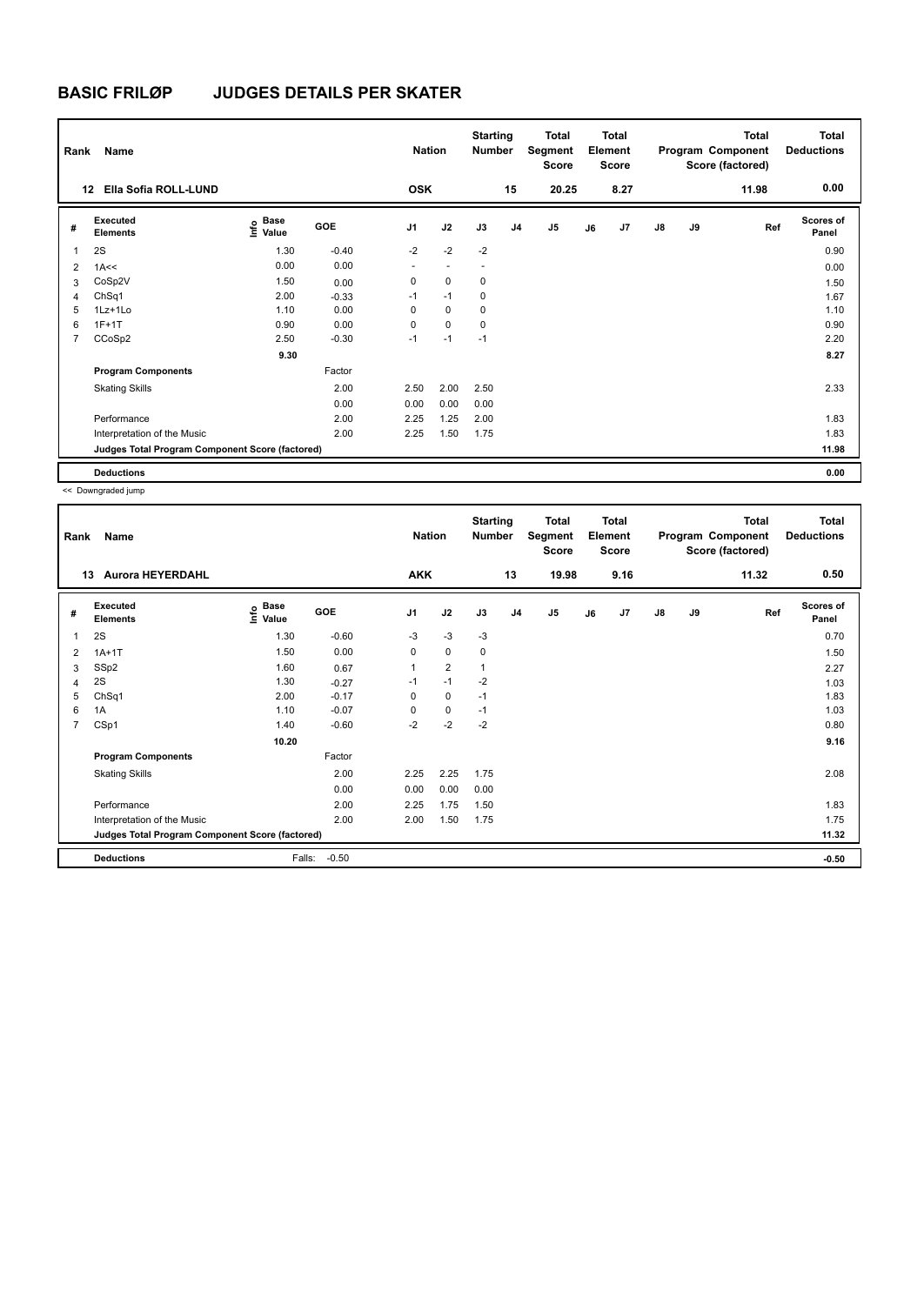| Rank           | Name                                            | <b>Nation</b>                |         | <b>Starting</b><br><b>Number</b> |              | <b>Total</b><br>Segment<br><b>Score</b> |                | Total<br>Element<br><b>Score</b> |    |      | <b>Total</b><br>Program Component<br>Score (factored) | <b>Total</b><br><b>Deductions</b> |       |                           |
|----------------|-------------------------------------------------|------------------------------|---------|----------------------------------|--------------|-----------------------------------------|----------------|----------------------------------|----|------|-------------------------------------------------------|-----------------------------------|-------|---------------------------|
|                | Maria Lægdene NÆSS<br>14                        |                              |         | <b>BKK</b>                       |              |                                         | 23             | 19.74                            |    | 9.40 |                                                       |                                   | 11.34 | 1.00                      |
| #              | Executed<br><b>Elements</b>                     | <b>Base</b><br>lnfo<br>Value | GOE     | J <sub>1</sub>                   | J2           | J3                                      | J <sub>4</sub> | J <sub>5</sub>                   | J6 | J7   | $\mathsf{J}8$                                         | J9                                | Ref   | <b>Scores of</b><br>Panel |
| 1              | 1A                                              | 1.10                         | $-0.60$ | $-3$                             | $-3$         | $-3$                                    |                |                                  |    |      |                                                       |                                   |       | 0.50                      |
| $\overline{2}$ | 2S                                              | 1.30                         | $-0.60$ | $-3$                             | $-3$         | $-3$                                    |                |                                  |    |      |                                                       |                                   |       | 0.70                      |
| 3              | 2S                                              | 1.30                         | $-0.33$ | $-2$                             | $-1$         | $-2$                                    |                |                                  |    |      |                                                       |                                   |       | 0.97                      |
| $\overline{4}$ | CCoSp1                                          | 2.00                         | 0.07    | $-1$                             | $\mathbf 0$  | 1                                       |                |                                  |    |      |                                                       |                                   |       | 2.07                      |
| 5              | ChSq1                                           | 2.00                         | 0.23    | $\Omega$                         | $\mathbf 0$  |                                         |                |                                  |    |      |                                                       |                                   |       | 2.23                      |
| 6              | $1A+1Lo<$                                       | 1.50                         | $-0.40$ | $-2$                             | $-2$         | $-2$                                    |                |                                  |    |      |                                                       |                                   |       | 1.10                      |
| $\overline{7}$ | SSp2                                            | 1.60                         | 0.23    | $-1$                             | $\mathbf{1}$ | 1                                       |                |                                  |    |      |                                                       |                                   |       | 1.83                      |
|                |                                                 | 10.80                        |         |                                  |              |                                         |                |                                  |    |      |                                                       |                                   |       | 9.40                      |
|                | <b>Program Components</b>                       |                              | Factor  |                                  |              |                                         |                |                                  |    |      |                                                       |                                   |       |                           |
|                | <b>Skating Skills</b>                           |                              | 2.00    | 1.75                             | 2.00         | 2.00                                    |                |                                  |    |      |                                                       |                                   |       | 1.92                      |
|                |                                                 |                              | 0.00    | 0.00                             | 0.00         | 0.00                                    |                |                                  |    |      |                                                       |                                   |       |                           |
|                | Performance                                     |                              | 2.00    | 1.50                             | 2.00         | 2.00                                    |                |                                  |    |      |                                                       |                                   |       | 1.83                      |
|                | Interpretation of the Music                     |                              | 2.00    | 2.00                             | 1.75         | 2.00                                    |                |                                  |    |      |                                                       |                                   |       | 1.92                      |
|                | Judges Total Program Component Score (factored) |                              |         |                                  |              |                                         |                |                                  |    |      |                                                       |                                   |       | 11.34                     |
|                | <b>Deductions</b>                               | Falls:                       | $-1.00$ |                                  |              |                                         |                |                                  |    |      |                                                       |                                   |       | $-1.00$                   |

< Under-rotated jump

| Rank           | Name                                            | <b>Nation</b>                    |         | <b>Starting</b><br><b>Number</b> |              | <b>Total</b><br>Segment<br>Score |                | <b>Total</b><br>Element<br>Score |    |      | <b>Total</b><br>Program Component<br>Score (factored) | Total<br><b>Deductions</b> |       |                    |
|----------------|-------------------------------------------------|----------------------------------|---------|----------------------------------|--------------|----------------------------------|----------------|----------------------------------|----|------|-------------------------------------------------------|----------------------------|-------|--------------------|
| 15             | <b>Therese JENSEN</b>                           |                                  |         | <b>SKK</b>                       |              |                                  | 4              | 19.60                            |    | 8.26 |                                                       |                            | 11.34 | 0.00               |
| #              | Executed<br><b>Elements</b>                     | <b>Base</b><br>e Base<br>⊆ Value | GOE     | J <sub>1</sub>                   | J2           | J3                               | J <sub>4</sub> | J5                               | J6 | J7   | $\mathsf{J}8$                                         | J9                         | Ref   | Scores of<br>Panel |
| 1              | 1A                                              | 1.10                             | 0.13    | 1                                | $\mathbf{1}$ | 0                                |                |                                  |    |      |                                                       |                            |       | 1.23               |
| 2              | $2S < +2T <$                                    | 1.80                             | $-0.47$ | $-2$                             | $-2$         | $-3$                             |                |                                  |    |      |                                                       |                            |       | 1.33               |
| 3              | CoSp1V                                          | 1.30                             | $-0.70$ | $-2$                             | $-2$         | $-3$                             |                |                                  |    |      |                                                       |                            |       | 0.60               |
| 4              | $1A+2T2$                                        | 2.00                             | $-0.33$ | $-1$                             | $-2$         | $-2$                             |                |                                  |    |      |                                                       |                            |       | 1.67               |
| 5              | SSp1                                            | 1.30                             | $-0.40$ | $-2$                             | $-1$         | $-1$                             |                |                                  |    |      |                                                       |                            |       | 0.90               |
| 6              | 2Lo<                                            | 1.30                             | $-0.60$ | $-2$                             | $-2$         | $-2$                             |                |                                  |    |      |                                                       |                            |       | 0.70               |
| $\overline{7}$ | ChSq1                                           | 2.00                             | $-0.17$ | 0                                | $-1$         | 0                                |                |                                  |    |      |                                                       |                            |       | 1.83               |
|                |                                                 | 10.80                            |         |                                  |              |                                  |                |                                  |    |      |                                                       |                            |       | 8.26               |
|                | <b>Program Components</b>                       |                                  | Factor  |                                  |              |                                  |                |                                  |    |      |                                                       |                            |       |                    |
|                | <b>Skating Skills</b>                           |                                  | 2.00    | 1.50                             | 1.75         | 2.00                             |                |                                  |    |      |                                                       |                            |       | 1.75               |
|                |                                                 |                                  | 0.00    | 0.00                             | 0.00         | 0.00                             |                |                                  |    |      |                                                       |                            |       |                    |
|                | Performance                                     |                                  | 2.00    | 2.00                             | 1.75         | 2.00                             |                |                                  |    |      |                                                       |                            |       | 1.92               |
|                | Interpretation of the Music                     |                                  | 2.00    | 2.25                             | 1.50         | 2.25                             |                |                                  |    |      |                                                       |                            |       | 2.00               |
|                | Judges Total Program Component Score (factored) |                                  |         |                                  |              |                                  |                |                                  |    |      |                                                       |                            |       | 11.34              |
|                | <b>Deductions</b>                               |                                  |         |                                  |              |                                  |                |                                  |    |      |                                                       |                            |       | 0.00               |

< Under-rotated jump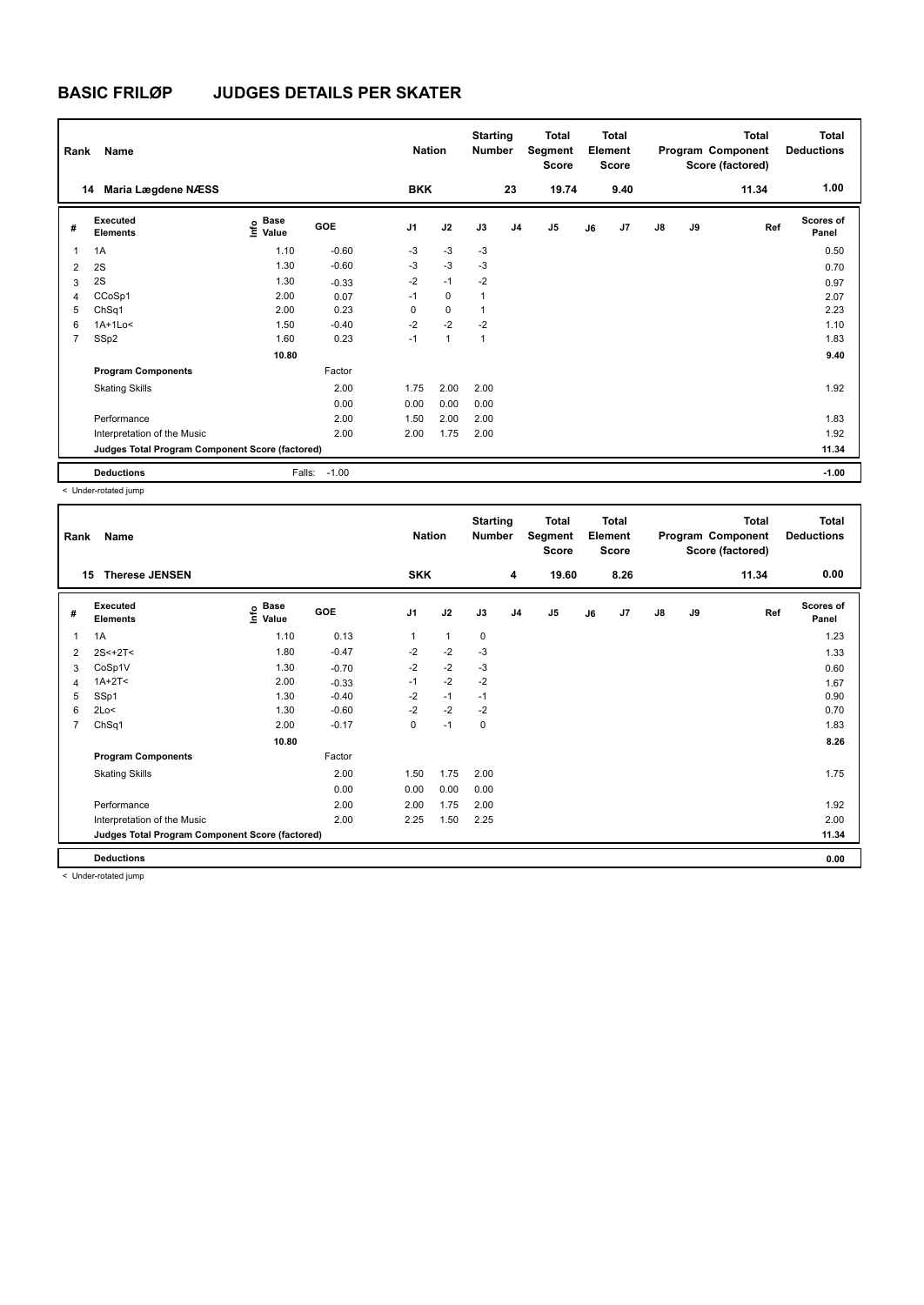| Rank           | Name                                            |                                             | <b>Nation</b>     | <b>Starting</b><br><b>Number</b> |                | <b>Total</b><br>Segment<br><b>Score</b> |                | <b>Total</b><br>Element<br><b>Score</b> |    |      | <b>Total</b><br>Program Component<br>Score (factored) | <b>Total</b><br><b>Deductions</b> |       |                           |
|----------------|-------------------------------------------------|---------------------------------------------|-------------------|----------------------------------|----------------|-----------------------------------------|----------------|-----------------------------------------|----|------|-------------------------------------------------------|-----------------------------------|-------|---------------------------|
| 16             | <b>Erika FAANESSEN</b>                          |                                             |                   | <b>BKK</b>                       |                |                                         | 24             | 19.27                                   |    | 8.43 |                                                       |                                   | 11.34 | 0.50                      |
| #              | Executed<br><b>Elements</b>                     | <b>Base</b><br>e <sup>Base</sup><br>⊆ Value | GOE               | J <sub>1</sub>                   | J2             | J3                                      | J <sub>4</sub> | J <sub>5</sub>                          | J6 | J7   | $\mathsf{J}8$                                         | J9                                | Ref   | <b>Scores of</b><br>Panel |
| 1              | $1A+1T$                                         | 1.50                                        | $-0.47$           | $-2$                             | $-2$           | $-3$                                    |                |                                         |    |      |                                                       |                                   |       | 1.03                      |
| $\overline{2}$ | 2S                                              | 1.30                                        | $-0.60$           | $-3$                             | $-3$           | $-3$                                    |                |                                         |    |      |                                                       |                                   |       | 0.70                      |
| 3              | ChSq1                                           | 2.00                                        | 0.23              | 0                                | $\mathbf 0$    | 1                                       |                |                                         |    |      |                                                       |                                   |       | 2.23                      |
| 4              | SSp2                                            | 1.60                                        | 0.33              | 1                                | $\overline{1}$ | 0                                       |                |                                         |    |      |                                                       |                                   |       | 1.93                      |
| 5              | 1A                                              | 1.10                                        | $-0.33$           | $-1$                             | $-2$           | $-2$                                    |                |                                         |    |      |                                                       |                                   |       | 0.77                      |
| 6              | CSp1                                            | 1.40                                        | $-0.60$           | $-2$                             | $-2$           | $-2$                                    |                |                                         |    |      |                                                       |                                   |       | 0.80                      |
| $\overline{7}$ | 1Lz+1Lo                                         | 1.10                                        | $-0.13$           | $-1$                             | $-2$           | $-1$                                    |                |                                         |    |      |                                                       |                                   |       | 0.97                      |
|                |                                                 | 10.00                                       |                   |                                  |                |                                         |                |                                         |    |      |                                                       |                                   |       | 8.43                      |
|                | <b>Program Components</b>                       |                                             | Factor            |                                  |                |                                         |                |                                         |    |      |                                                       |                                   |       |                           |
|                | <b>Skating Skills</b>                           |                                             | 2.00              | 1.50                             | 2.00           | 2.00                                    |                |                                         |    |      |                                                       |                                   |       | 1.83                      |
|                |                                                 |                                             | 0.00              | 0.00                             | 0.00           | 0.00                                    |                |                                         |    |      |                                                       |                                   |       |                           |
|                | Performance                                     |                                             | 2.00              | 1.50                             | 2.00           | 2.25                                    |                |                                         |    |      |                                                       |                                   |       | 1.92                      |
|                | Interpretation of the Music                     |                                             | 2.00              | 1.50                             | 1.75           | 2.50                                    |                |                                         |    |      |                                                       |                                   |       | 1.92                      |
|                | Judges Total Program Component Score (factored) |                                             |                   |                                  |                |                                         |                |                                         |    |      |                                                       |                                   |       | 11.34                     |
|                | <b>Deductions</b>                               |                                             | Falls:<br>$-0.50$ |                                  |                |                                         |                |                                         |    |      |                                                       |                                   |       | $-0.50$                   |

! Not clear edge

| Rank           | Name                                            |                                    |         | <b>Nation</b>  |             | <b>Starting</b><br><b>Number</b> |                | <b>Total</b><br>Segment<br>Score |    | <b>Total</b><br>Element<br><b>Score</b> |               |    | <b>Total</b><br>Program Component<br>Score (factored) | Total<br><b>Deductions</b> |
|----------------|-------------------------------------------------|------------------------------------|---------|----------------|-------------|----------------------------------|----------------|----------------------------------|----|-----------------------------------------|---------------|----|-------------------------------------------------------|----------------------------|
| 17             | <b>Marie MIDTTUN</b>                            |                                    |         | LIL            |             |                                  | 3              | 18.95                            |    | 7.61                                    |               |    | 11.34                                                 | 0.00                       |
| #              | Executed<br><b>Elements</b>                     | <b>Base</b><br>$\frac{6}{5}$ Value | GOE     | J <sub>1</sub> | J2          | J3                               | J <sub>4</sub> | J5                               | J6 | J7                                      | $\mathsf{J}8$ | J9 | Ref                                                   | <b>Scores of</b><br>Panel  |
| 1              | $2S+1T$                                         | 1.70                               | $-0.33$ | $-2$           | $-1$        | $-2$                             |                |                                  |    |                                         |               |    |                                                       | 1.37                       |
| 2              | CCoSp2V                                         | 2.00                               | $-0.60$ | $-3$           | $-1$        | $-2$                             |                |                                  |    |                                         |               |    |                                                       | 1.40                       |
| 3              | ChSq1                                           | 2.00                               | $-0.33$ | $-2$           | $\mathbf 0$ | 0                                |                |                                  |    |                                         |               |    |                                                       | 1.67                       |
| 4              | 1A<<                                            | 0.00                               | 0.00    | ٠              |             |                                  |                |                                  |    |                                         |               |    |                                                       | 0.00                       |
| 5              | LSp1                                            | 1.50                               | $-0.20$ | $-1$           | $-1$        | 0                                |                |                                  |    |                                         |               |    |                                                       | 1.30                       |
| 6              | 2S                                              | 1.30                               | $-0.53$ | $-2$           | $-3$        | -3                               |                |                                  |    |                                         |               |    |                                                       | 0.77                       |
| $\overline{7}$ | $1A+1T$                                         | 1.50                               | $-0.40$ | $-2$           | $-2$        | $-2$                             |                |                                  |    |                                         |               |    |                                                       | 1.10                       |
|                |                                                 | 10.00                              |         |                |             |                                  |                |                                  |    |                                         |               |    |                                                       | 7.61                       |
|                | <b>Program Components</b>                       |                                    | Factor  |                |             |                                  |                |                                  |    |                                         |               |    |                                                       |                            |
|                | <b>Skating Skills</b>                           |                                    | 2.00    | 1.50           | 1.75        | 2.00                             |                |                                  |    |                                         |               |    |                                                       | 1.75                       |
|                |                                                 |                                    | 0.00    | 0.00           | 0.00        | 0.00                             |                |                                  |    |                                         |               |    |                                                       |                            |
|                | Performance                                     |                                    | 2.00    | 2.00           | 1.75        | 2.00                             |                |                                  |    |                                         |               |    |                                                       | 1.92                       |
|                | Interpretation of the Music                     |                                    | 2.00    | 2.00           | 1.50        | 2.50                             |                |                                  |    |                                         |               |    |                                                       | 2.00                       |
|                | Judges Total Program Component Score (factored) |                                    |         |                |             |                                  |                |                                  |    |                                         |               |    |                                                       | 11.34                      |
|                | <b>Deductions</b>                               |                                    |         |                |             |                                  |                |                                  |    |                                         |               |    |                                                       | 0.00                       |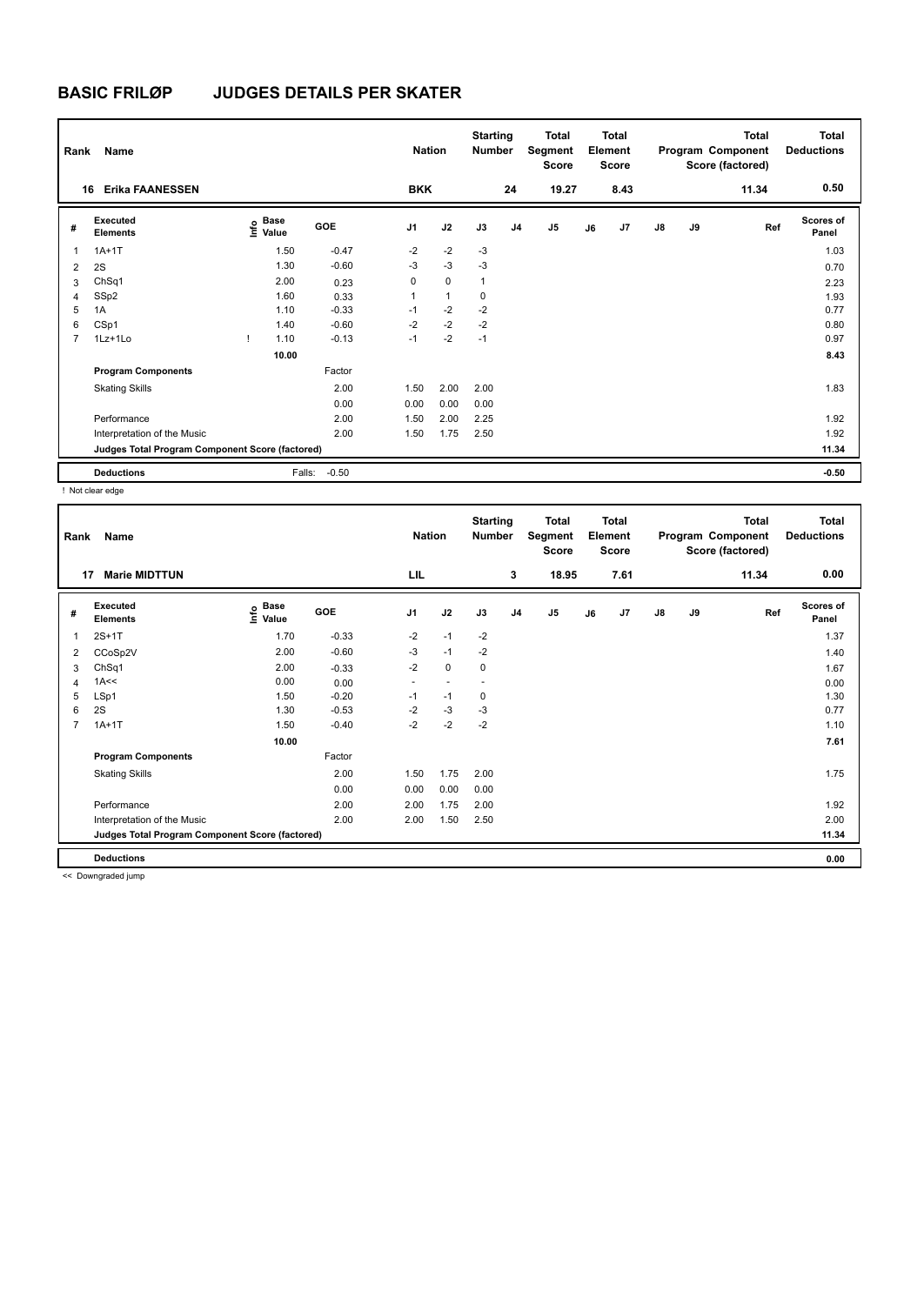| Rank           | Name                                            | <b>Nation</b>               |            | <b>Starting</b><br><b>Number</b> |                | <b>Total</b><br>Segment<br><b>Score</b> |                | <b>Total</b><br>Element<br><b>Score</b> |    |      | <b>Total</b><br>Program Component<br>Score (factored) | <b>Total</b><br><b>Deductions</b> |       |                           |
|----------------|-------------------------------------------------|-----------------------------|------------|----------------------------------|----------------|-----------------------------------------|----------------|-----------------------------------------|----|------|-------------------------------------------------------|-----------------------------------|-------|---------------------------|
|                | <b>Jessica SITTAMPALLAM</b><br>18               |                             |            | <b>TT</b>                        |                |                                         | 9              | 18.73                                   |    | 7.07 |                                                       |                                   | 11.66 | 0.00                      |
| #              | Executed<br><b>Elements</b>                     | Base<br>$\frac{6}{5}$ Value | <b>GOE</b> | J <sub>1</sub>                   | J2             | J3                                      | J <sub>4</sub> | J <sub>5</sub>                          | J6 | J7   | $\mathsf{J}8$                                         | J9                                | Ref   | <b>Scores of</b><br>Panel |
| $\mathbf{1}$   | LSpB                                            | 1.20                        | $-0.40$    | $-1$                             | $-1$           | $-2$                                    |                |                                         |    |      |                                                       |                                   |       | 0.80                      |
| 2              | 1A                                              | 1.10                        | $-0.53$    | $-2$                             | $-3$           | $-3$                                    |                |                                         |    |      |                                                       |                                   |       | 0.57                      |
| 3              | $2S+1T$                                         | 1.70                        | $-0.07$    | $-1$                             | $\mathbf 0$    | 0                                       |                |                                         |    |      |                                                       |                                   |       | 1.63                      |
| 4              | CCoSp                                           | 0.00                        | 0.00       | ٠                                | $\overline{a}$ | $\overline{\phantom{a}}$                |                |                                         |    |      |                                                       |                                   |       | 0.00                      |
| 5              | $2S+1T$                                         | 1.70                        | 0.00       | 0                                | $\mathbf 0$    | 0                                       |                |                                         |    |      |                                                       |                                   |       | 1.70                      |
| 6              | ChSq1                                           | 2.00                        | 0.00       | 0                                | $\mathbf 0$    | 0                                       |                |                                         |    |      |                                                       |                                   |       | 2.00                      |
| $\overline{7}$ | 2T <                                            | 0.90                        | $-0.53$    | $-3$                             | $-2$           | $-3$                                    |                |                                         |    |      |                                                       |                                   |       | 0.37                      |
|                |                                                 | 8.60                        |            |                                  |                |                                         |                |                                         |    |      |                                                       |                                   |       | 7.07                      |
|                | <b>Program Components</b>                       |                             | Factor     |                                  |                |                                         |                |                                         |    |      |                                                       |                                   |       |                           |
|                | <b>Skating Skills</b>                           |                             | 2.00       | 2.25                             | 2.00           | 2.00                                    |                |                                         |    |      |                                                       |                                   |       | 2.08                      |
|                |                                                 |                             | 0.00       | 0.00                             | 0.00           | 0.00                                    |                |                                         |    |      |                                                       |                                   |       |                           |
|                | Performance                                     |                             | 2.00       | 1.75                             | 2.00           | 1.75                                    |                |                                         |    |      |                                                       |                                   |       | 1.83                      |
|                | Interpretation of the Music                     |                             | 2.00       | 1.50                             | 2.25           | 2.00                                    |                |                                         |    |      |                                                       |                                   |       | 1.92                      |
|                | Judges Total Program Component Score (factored) |                             |            |                                  |                |                                         |                |                                         |    |      |                                                       |                                   |       | 11.66                     |
|                | <b>Deductions</b>                               |                             |            |                                  |                |                                         |                |                                         |    |      |                                                       |                                   |       | 0.00                      |

< Under-rotated jump

| Rank | Name                                            | <b>Nation</b>             |         | <b>Starting</b><br><b>Number</b> |      | <b>Total</b><br>Segment<br><b>Score</b> |                | <b>Total</b><br>Element<br><b>Score</b> |    |      | <b>Total</b><br>Program Component<br>Score (factored) | Total<br><b>Deductions</b> |       |                           |
|------|-------------------------------------------------|---------------------------|---------|----------------------------------|------|-----------------------------------------|----------------|-----------------------------------------|----|------|-------------------------------------------------------|----------------------------|-------|---------------------------|
| 19   | Lisa LIND                                       |                           |         | <b>RKK</b>                       |      |                                         | 6              | 18.54                                   |    | 6.70 |                                                       |                            | 11.84 | 0.00                      |
| #    | Executed<br><b>Elements</b>                     | Base<br>e Base<br>⊆ Value | GOE     | J <sub>1</sub>                   | J2   | J3                                      | J <sub>4</sub> | J5                                      | J6 | J7   | $\mathsf{J}8$                                         | J9                         | Ref   | <b>Scores of</b><br>Panel |
| 1    | $1A+1T$                                         | 1.50                      | 0.00    | 0                                | 0    | $\mathbf 0$                             |                |                                         |    |      |                                                       |                            |       | 1.50                      |
| 2    | $1F+1Lo$                                        | 1.00                      | 0.00    | 0                                | 0    | $\mathbf 0$                             |                |                                         |    |      |                                                       |                            |       | 1.00                      |
| 3    | CCoSp                                           | 0.00                      | 0.00    |                                  |      |                                         |                |                                         |    |      |                                                       |                            |       | 0.00                      |
| 4    | 2S<<                                            | 0.40                      | $-0.17$ | $-2$                             | 0    | -3                                      |                |                                         |    |      |                                                       |                            |       | 0.23                      |
| 5    | ChSq1                                           | 2.00                      | $-0.83$ | $-1$                             | $-3$ | $-1$                                    |                |                                         |    |      |                                                       |                            |       | 1.17                      |
| 6    | 1A                                              | 1.10                      | 0.00    | $\mathbf 0$                      | 0    | $\mathbf 0$                             |                |                                         |    |      |                                                       |                            |       | 1.10                      |
| 7    | LSp2                                            | 1.90                      | $-0.20$ | $-1$                             | $-1$ | $\mathbf 0$                             |                |                                         |    |      |                                                       |                            |       | 1.70                      |
|      |                                                 | 7.90                      |         |                                  |      |                                         |                |                                         |    |      |                                                       |                            |       | 6.70                      |
|      | <b>Program Components</b>                       |                           | Factor  |                                  |      |                                         |                |                                         |    |      |                                                       |                            |       |                           |
|      | <b>Skating Skills</b>                           |                           | 2.00    | 1.75                             | 2.00 | 2.50                                    |                |                                         |    |      |                                                       |                            |       | 2.08                      |
|      |                                                 |                           | 0.00    | 0.00                             | 0.00 | 0.00                                    |                |                                         |    |      |                                                       |                            |       |                           |
|      | Performance                                     |                           | 2.00    | 1.75                             | 2.00 | 2.00                                    |                |                                         |    |      |                                                       |                            |       | 1.92                      |
|      | Interpretation of the Music                     |                           | 2.00    | 1.50                             | 2.25 | 2.00                                    |                |                                         |    |      |                                                       |                            |       | 1.92                      |
|      | Judges Total Program Component Score (factored) |                           |         |                                  |      |                                         |                |                                         |    |      |                                                       |                            |       | 11.84                     |
|      | <b>Deductions</b>                               |                           |         |                                  |      |                                         |                |                                         |    |      |                                                       |                            |       | 0.00                      |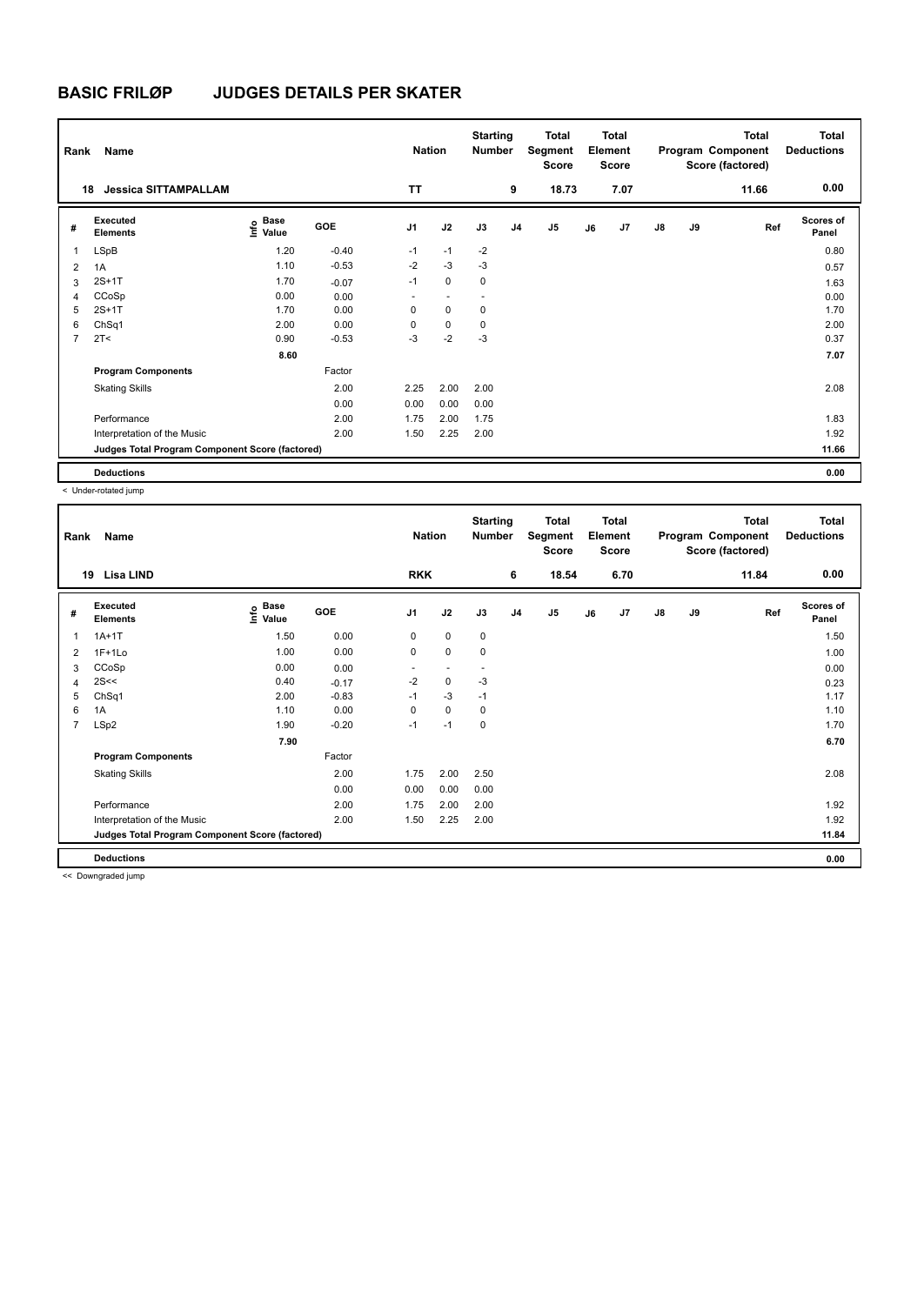| Rank           | Name                                            | <b>Nation</b>                    |            | <b>Starting</b><br><b>Number</b> |             | <b>Total</b><br>Segment<br><b>Score</b> |                | <b>Total</b><br>Element<br><b>Score</b> |    |      | <b>Total</b><br>Program Component<br>Score (factored) | <b>Total</b><br><b>Deductions</b> |      |                    |
|----------------|-------------------------------------------------|----------------------------------|------------|----------------------------------|-------------|-----------------------------------------|----------------|-----------------------------------------|----|------|-------------------------------------------------------|-----------------------------------|------|--------------------|
| 20             | <b>Laura BARANAUSKA</b>                         |                                  |            | <b>BKK</b>                       |             |                                         | 14             | 18.33                                   |    | 9.67 |                                                       |                                   | 9.16 | 0.50               |
| #              | Executed<br><b>Elements</b>                     | <b>Base</b><br>e Base<br>⊆ Value | <b>GOE</b> | J <sub>1</sub>                   | J2          | J3                                      | J <sub>4</sub> | J5                                      | J6 | J7   | $\mathsf{J}8$                                         | J9                                | Ref  | Scores of<br>Panel |
| 1              | $1A+1Lo$                                        | 1.60                             | 0.00       | 0                                | $\mathbf 0$ | 0                                       |                |                                         |    |      |                                                       |                                   |      | 1.60               |
| $\overline{2}$ | 2S                                              | 1.30                             | $-0.60$    | $-3$                             | $-3$        | $-3$                                    |                |                                         |    |      |                                                       |                                   |      | 0.70               |
| 3              | CCoSp1V                                         | 1.70                             | $-0.20$    | $-2$                             | $\mathbf 0$ | $\mathbf 0$                             |                |                                         |    |      |                                                       |                                   |      | 1.50               |
| $\overline{4}$ | ChSq1                                           | 2.00                             | $-0.50$    | $-2$                             | $-1$        | 0                                       |                |                                         |    |      |                                                       |                                   |      | 1.50               |
| 5              | 2S                                              | 1.30                             | 0.00       | 0                                | $\mathbf 0$ | $\mathbf 0$                             |                |                                         |    |      |                                                       |                                   |      | 1.30               |
| 6              | $1A+1L0$                                        | 1.60                             | $-0.13$    | 0                                | $\mathbf 0$ | $-2$                                    |                |                                         |    |      |                                                       |                                   |      | 1.47               |
| $\overline{7}$ | SSp2                                            | 1.60                             | 0.00       | 0                                | $\mathbf 0$ | 0                                       |                |                                         |    |      |                                                       |                                   |      | 1.60               |
|                |                                                 | 11.10                            |            |                                  |             |                                         |                |                                         |    |      |                                                       |                                   |      | 9.67               |
|                | <b>Program Components</b>                       |                                  | Factor     |                                  |             |                                         |                |                                         |    |      |                                                       |                                   |      |                    |
|                | <b>Skating Skills</b>                           |                                  | 2.00       | 1.50                             | 1.50        | 1.75                                    |                |                                         |    |      |                                                       |                                   |      | 1.58               |
|                |                                                 |                                  | 0.00       | 0.00                             | 0.00        | 0.00                                    |                |                                         |    |      |                                                       |                                   |      |                    |
|                | Performance                                     |                                  | 2.00       | 1.75                             | 1.50        | 1.25                                    |                |                                         |    |      |                                                       |                                   |      | 1.50               |
|                | Interpretation of the Music                     |                                  | 2.00       | 1.50                             | 1.25        | 1.75                                    |                |                                         |    |      |                                                       |                                   |      | 1.50               |
|                | Judges Total Program Component Score (factored) |                                  |            |                                  |             |                                         |                |                                         |    |      |                                                       |                                   |      | 9.16               |
|                | <b>Deductions</b>                               | Falls:                           | $-0.50$    |                                  |             |                                         |                |                                         |    |      |                                                       |                                   |      | $-0.50$            |

| Rank           | Name                                            | <b>Nation</b>                |            | <b>Starting</b><br><b>Number</b> |             | <b>Total</b><br>Segment<br><b>Score</b> |                | <b>Total</b><br>Element<br><b>Score</b> |    |      | <b>Total</b><br>Program Component<br>Score (factored) | <b>Total</b><br><b>Deductions</b> |      |                           |
|----------------|-------------------------------------------------|------------------------------|------------|----------------------------------|-------------|-----------------------------------------|----------------|-----------------------------------------|----|------|-------------------------------------------------------|-----------------------------------|------|---------------------------|
|                | <b>Aurora SANDVIK HOLDEN</b><br>21              |                              |            | <b>GKK</b>                       |             |                                         | 11             | 18.11                                   |    | 8.13 |                                                       |                                   | 9.98 | 0.00                      |
| #              | Executed<br><b>Elements</b>                     | <b>Base</b><br>Info<br>Value | <b>GOE</b> | J <sub>1</sub>                   | J2          | J3                                      | J <sub>4</sub> | J5                                      | J6 | J7   | $\mathsf{J}8$                                         | J9                                | Ref  | <b>Scores of</b><br>Panel |
| $\overline{1}$ | 1A+1Lo<<                                        | 1.10                         | $-0.47$    | $-3$                             | $-2$        | $-2$                                    |                |                                         |    |      |                                                       |                                   |      | 0.63                      |
| $\overline{2}$ | 2S                                              | 1.30                         | $-0.07$    | 0                                | $\mathbf 0$ | $-1$                                    |                |                                         |    |      |                                                       |                                   |      | 1.23                      |
| 3              | <b>LSpB</b>                                     | 1.20                         | $-0.60$    | $-2$                             | $-2$        | $-2$                                    |                |                                         |    |      |                                                       |                                   |      | 0.60                      |
| $\overline{4}$ | ChSq1                                           | 2.00                         | $-0.67$    | $-2$                             | $-1$        | $-1$                                    |                |                                         |    |      |                                                       |                                   |      | 1.33                      |
| 5              | 1A                                              | 1.10                         | 0.00       | 0                                | $\mathbf 0$ | 0                                       |                |                                         |    |      |                                                       |                                   |      | 1.10                      |
| 6              | 1Lz+1Lo                                         | 1.10                         | $-0.03$    | 0                                | $-1$        | 0                                       |                |                                         |    |      |                                                       |                                   |      | 1.07                      |
| $\overline{7}$ | CCoSp1                                          | 2.00                         | 0.17       | 0                                | $\mathbf 0$ | $\overline{1}$                          |                |                                         |    |      |                                                       |                                   |      | 2.17                      |
|                |                                                 | 9.80                         |            |                                  |             |                                         |                |                                         |    |      |                                                       |                                   |      | 8.13                      |
|                | <b>Program Components</b>                       |                              | Factor     |                                  |             |                                         |                |                                         |    |      |                                                       |                                   |      |                           |
|                | <b>Skating Skills</b>                           |                              | 2.00       | 1.50                             | 1.75        | 1.50                                    |                |                                         |    |      |                                                       |                                   |      | 1.58                      |
|                |                                                 |                              | 0.00       | 0.00                             | 0.00        | 0.00                                    |                |                                         |    |      |                                                       |                                   |      |                           |
|                | Performance                                     |                              | 2.00       | 1.75                             | 2.25        | 1.50                                    |                |                                         |    |      |                                                       |                                   |      | 1.83                      |
|                | Interpretation of the Music                     |                              | 2.00       | 1.25                             | 1.75        | 1.75                                    |                |                                         |    |      |                                                       |                                   |      | 1.58                      |
|                | Judges Total Program Component Score (factored) |                              |            |                                  |             |                                         |                |                                         |    |      |                                                       |                                   |      | 9.98                      |
|                | <b>Deductions</b>                               |                              |            |                                  |             |                                         |                |                                         |    |      |                                                       |                                   |      | 0.00                      |

| Rank           | Name<br><b>Martine BERGH</b><br>22              |                       |         |                | <b>Nation</b> | <b>Starting</b><br><b>Number</b> |                | Total<br>Segment<br><b>Score</b> |    | Total<br>Element<br><b>Score</b> |               |    | <b>Total</b><br>Program Component<br>Score (factored) | <b>Total</b><br><b>Deductions</b> |
|----------------|-------------------------------------------------|-----------------------|---------|----------------|---------------|----------------------------------|----------------|----------------------------------|----|----------------------------------|---------------|----|-------------------------------------------------------|-----------------------------------|
|                |                                                 |                       |         | <b>FKK</b>     |               |                                  | 20             | 15.60                            |    | 6.60                             |               |    | 10.50                                                 | 1.50                              |
| #              | Executed<br><b>Elements</b>                     | Base<br>Info<br>Value | GOE     | J <sub>1</sub> | J2            | J3                               | J <sub>4</sub> | J <sub>5</sub>                   | J6 | J7                               | $\mathsf{J}8$ | J9 | Ref                                                   | Scores of<br>Panel                |
| 1              | 1Lz+1Lo                                         | 1.10                  | $-0.03$ | $-1$           | $\mathbf 0$   | $\mathbf 0$                      |                |                                  |    |                                  |               |    |                                                       | 1.07                              |
| 2              | 1A                                              | 1.10                  | $-0.60$ | -3             | $-3$          | $-3$                             |                |                                  |    |                                  |               |    |                                                       | 0.50                              |
| 3              | SSp2                                            | 1.60                  | $-0.20$ | -1             | $-1$          | 0                                |                |                                  |    |                                  |               |    |                                                       | 1.40                              |
| $\overline{4}$ | 1A                                              | 1.10                  | $-0.60$ | -3             | $-3$          | $-3$                             |                |                                  |    |                                  |               |    |                                                       | 0.50                              |
| 5              | 2S                                              | 1.30                  | $-0.60$ | $-3$           | $-3$          | $-3$                             |                |                                  |    |                                  |               |    |                                                       | 0.70                              |
| 6              | CCoSpBV                                         | 1.50                  | $-0.40$ | $-2$           | $-1$          | $-1$                             |                |                                  |    |                                  |               |    |                                                       | 1.10                              |
| 7              | ChSq1                                           | 2.00                  | $-0.67$ | $-1$           | $-1$          | $-2$                             |                |                                  |    |                                  |               |    |                                                       | 1.33                              |
|                |                                                 | 9.70                  |         |                |               |                                  |                |                                  |    |                                  |               |    |                                                       | 6.60                              |
|                | <b>Program Components</b>                       |                       | Factor  |                |               |                                  |                |                                  |    |                                  |               |    |                                                       |                                   |
|                | <b>Skating Skills</b>                           |                       | 2.00    | 1.75           | 2.00          | 1.75                             |                |                                  |    |                                  |               |    |                                                       | 1.83                              |
|                |                                                 |                       | 0.00    | 0.00           | 0.00          | 0.00                             |                |                                  |    |                                  |               |    |                                                       |                                   |
|                | Performance                                     |                       | 2.00    | 1.25           | 2.25          | 1.50                             |                |                                  |    |                                  |               |    |                                                       | 1.67                              |
|                | Interpretation of the Music                     |                       | 2.00    | 1.50           | 2.00          | 1.75                             |                |                                  |    |                                  |               |    |                                                       | 1.75                              |
|                | Judges Total Program Component Score (factored) |                       |         |                |               |                                  |                |                                  |    |                                  |               |    |                                                       | 10.50                             |
|                | <b>Deductions</b>                               | Falls:                | $-1.50$ |                |               |                                  |                |                                  |    |                                  |               |    |                                                       | $-1.50$                           |